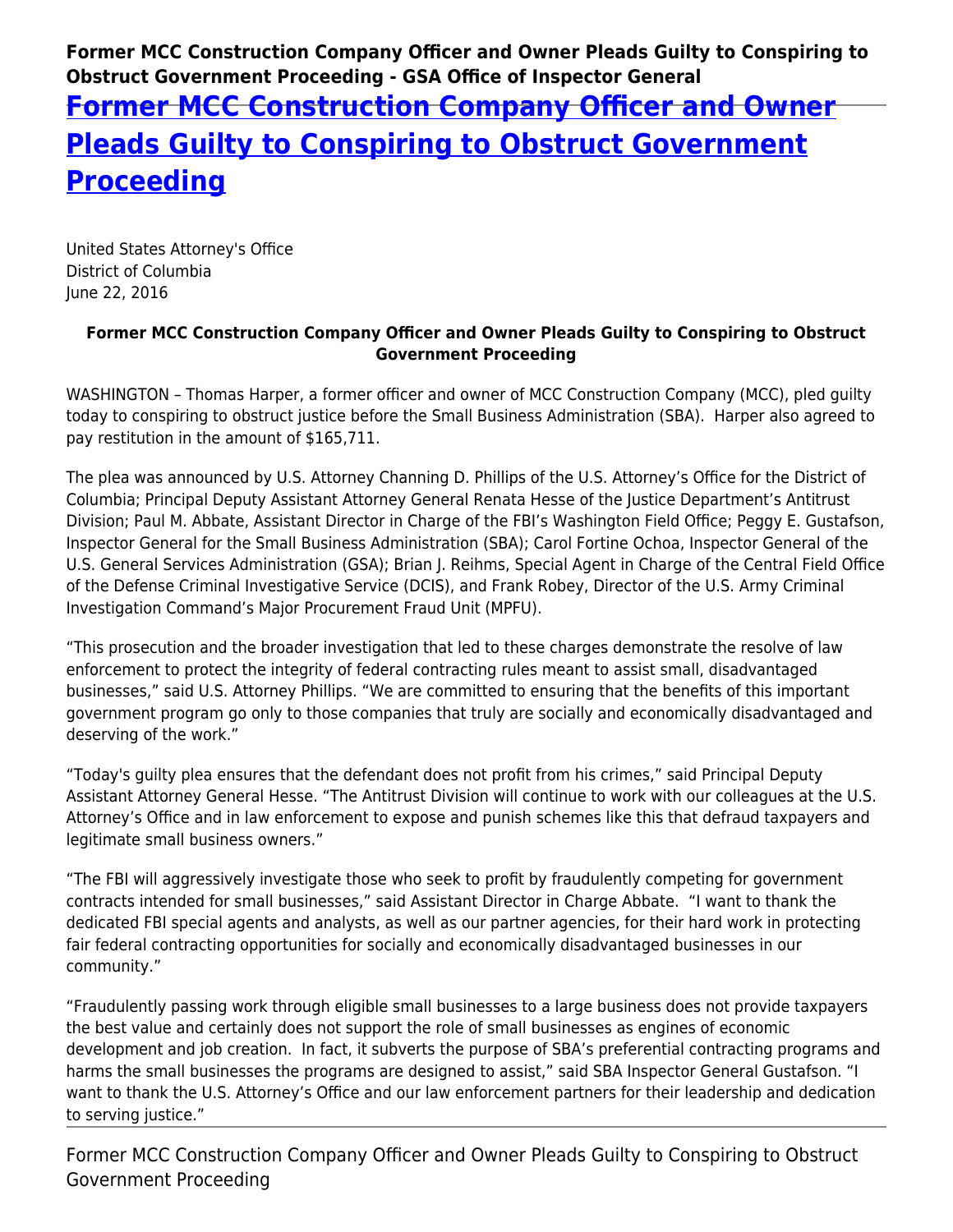## **Former MCC Construction Company Officer and Owner Pleads Guilty to Conspiring to Obstruct Government Proceeding - GSA Office of Inspector General**

"This fraudulent scheme deceived taxpayers and deprived legitimate small businesses of lucrative contracts," said GSA Inspector General Ochoa. "We are committed to rooting out such exploitative conduct."

"The Defense Criminal Investigative Service is committed to working with our partner agencies to combat fraud impacting the Department of Defense's vital programs and operations and maintain the integrity of the procurement system," said Special Agent in Charge Reihms.

"There is an absolute need and purpose to assist small and disadvantaged businesses in the contracting process," said Director Robey, "Special Agents from Army CID will continue to work closely with our law enforcement partners to make every contribution possible to bring persons to justice who violate that purpose."

Harper, 46, of Colchester, Conn., was charged in a criminal information on June 6, 2016, in the U.S. District Court for the District of Columbia, with one count of conspiring to obstruct proceedings before a department or agency. He waived the requirement of being charged by way of federal indictment, agreed to the filing of the information, and accepted responsibility for his criminal conduct. The charge carries a statutory maximum of five years in prison and potential financial penalties. According to the government's calculations, Harper could face a potential range of 10 to 16 months in prison under federal sentencing guidelines. The Honorable Ketanji Brown Jackson scheduled a status hearing in the case for Sept. 20, 2016.

According to court documents, MCC and others conspired with two companies that were eligible to receive federal government contracts set asides for small, disadvantaged businesses with the understanding that MCC would, illegally, perform all of the work. In so doing, MCC was able to win 27 government contracts worth over \$70 million from 2008 to 2011. The scope and duration of the scheme resulted in a significant number of opportunities lost to legitimate small and disadvantaged businesses.

Court documents state that in one of these contracts, the GSA contracting officer filed a protest with the SBA, claiming that one of the companies was other than a small business because of its relationship with MCC. The SBA opened a proceeding to determine whether MCC's bid on behalf of one of the companies violated SBA rules and regulations. Harper and others took steps to corruptly influence, impede, and obstruct the SBA size determination protest by willfully and knowingly making false statements to the SBA about the extent and nature of the relationship between MCC and one of the companies.

Court documents also state that MCC violated the provisions of the SBA 8(a) program. The SBA 8(a) development program is designed to award contracts to businesses that are owned by "one or more socially and economically disadvantaged individuals." To qualify for the 8(a) program, a business must be at least 51% owned and controlled by a U.S. citizen (or citizens) of good character who meet the SBA's definition of socially and economically disadvantaged. The firm must also be a small business (as defined by the SBA) and show a reasonable potential for success. Participants in the 8(a) program are subject to regulatory and contractual limits. Also, under the program, the disadvantaged business is required to perform a certain percentage of the work. For the types of contracts under investigation here, the SBA 8(a)-certified companies were required to perform 15 percent or more of the work with its own employees.

Earlier this year, MCC pleaded guilty to conspiring to commit fraud on the United States by illegally obtaining government contracts that were intended for small, disadvantaged businesses and agreed to pay \$1,769,924 in criminal penalties and forfeiture.

Former MCC Construction Company Officer and Owner Pleads Guilty to Conspiring to Obstruct Government Proceeding The investigation is being conducted by the FBI's Washington Field Office, the Inspector General for the Small